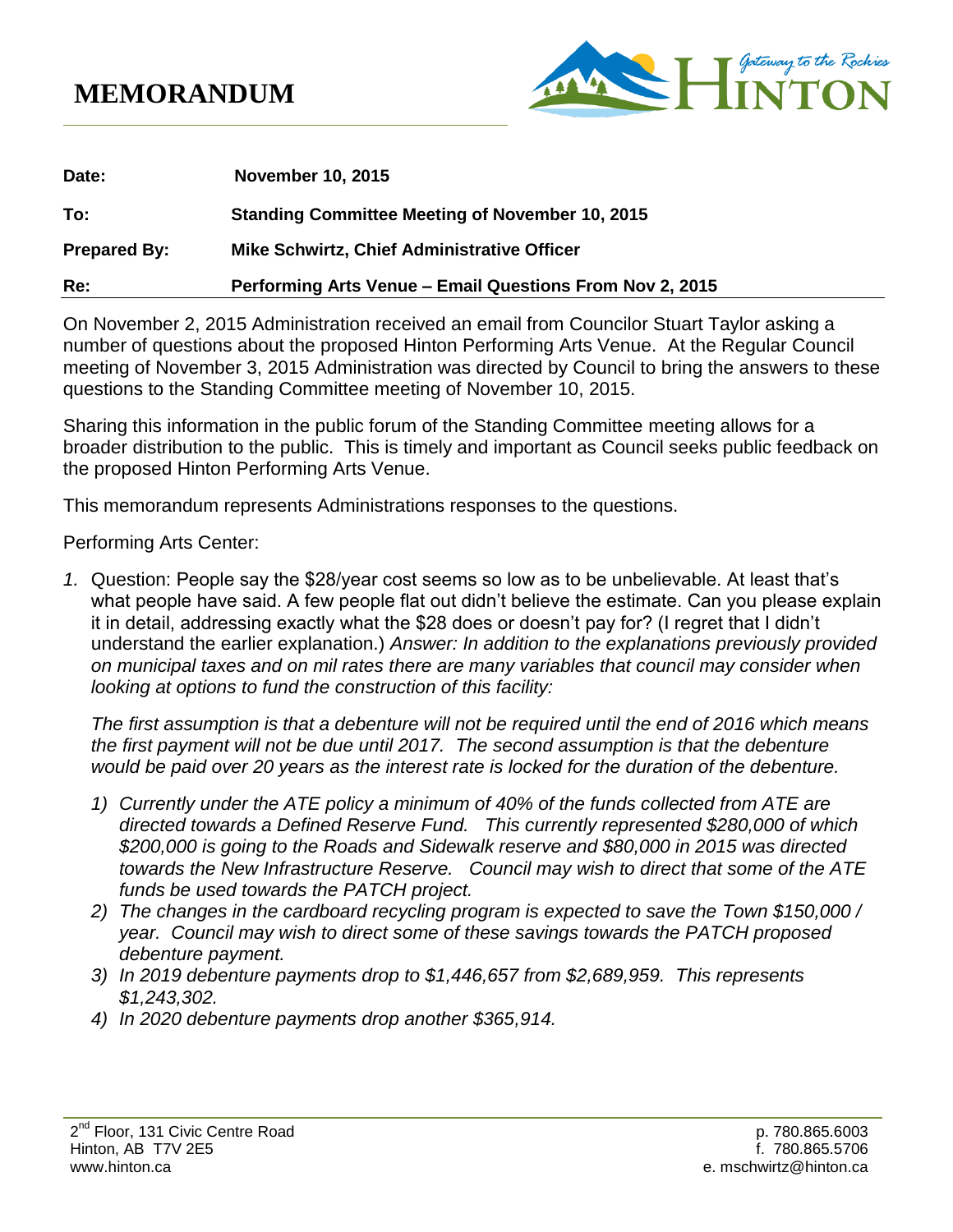## **MEMORANDUM**



*For the scenarios in 3) and 4), the Town is already collecting from the tax base the debenture payments (less what is transferred from reserves \$1,141,464 which ends in 2018). When the debenture payments end the intent is to continue transferring the equivalent payments to reserves or if a new debenture is required to transfer the payment to the new debenture.*

*As for how we reached the \$28.00/yr figure I am resubmitting the information provided to Council on Oct 20, 2015:*

*The debenture payment was based on 20 years for \$5,000,000.*

*The amount is based on assessed value. For presentation purposes, we tend to use the average residential unit price. In this case \$400,000 was used as the base number which is slightly higher than the average.*

*For a \$5,000,000 debenture:*

*10 years @ 2.068 semi-annual payments = \$278,026*

*15 years @ 2.579 semi-annual payments = \$202,037*

*20 years @ 2.908 semi-annual payments = \$165,735*

*For the PATCH project we do not believe that a \$5,000,000 debenture will be required and it will probably end up being in the \$3.5M to \$4M range if the decision is made for the full build out of course.* 

*With this in mind and using a 20 year amortization the potential impact to the taxpayer could be in the range of \$25 to \$50 per annum. As mentioned before there are many variables to consider before being able to provide a final number.*

*The tax split between the non-residential rate and residential rate is 1.82%. For every dollar collected from the residential tax base, \$1.82 is collected from the non-residential tax base.* 

2. Question: Why are there no operational costs provided in the handout material? Surely there will be the need for a facility manager and other considerations. I had some experienced people tell me that they thought operational costs would be considerable. I had no basis upon which to agree or disagree or even comment on what they were saying. *Answer: We are currently at the conceptual phase of this design. At this stage we were directed to determine if the community stakeholder's desirables could work in the Guild facility. We have determined that this is indeed possible at the Guild. Subsequent phases will determine the details of the design, the construction schedule and the operating model and the operating costs. One operating strategy could include the operational costs being absorbed in the user fees to ensure there are no extra costs to the taxpayer. Or perhaps the facility becomes solely operated by one of the groups and part of their operating model is full cost recovery? There are numerous options yet to be explored.*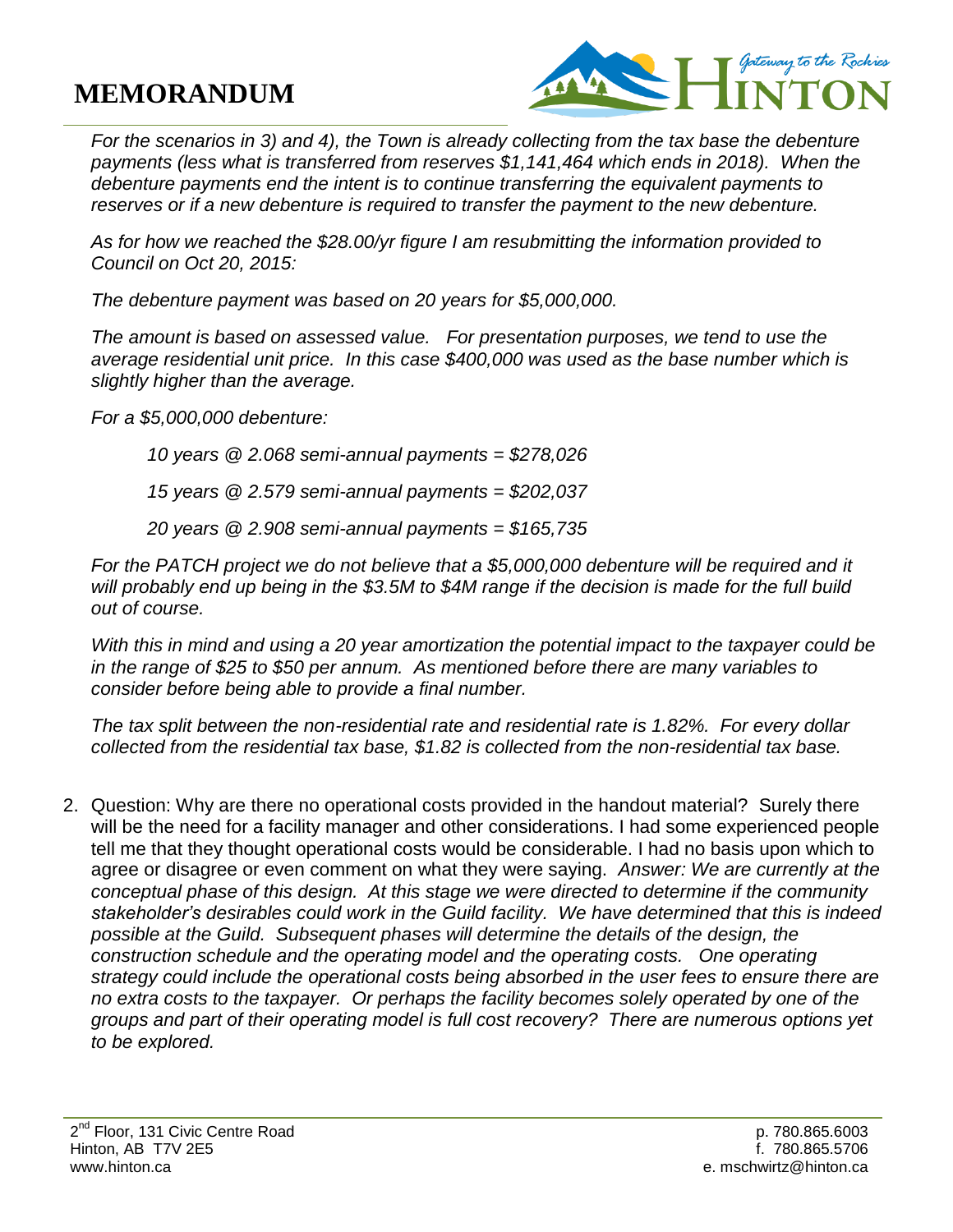## **MEMORANDUM**



*This build out has a very distinct advantage by being built onto an existing building. The day to day operating costs will be lower than a standalone facility of similar size. There is also a significant cost savings by not having to build a parking lot.*

- 3. Question: What is the expected use rate for this facility, and what percentage of weekends and week days are expected to be busy? I ask this assuming that performances will likely continue at the current rate? *Answer: Administration also assumes that existing performances will continue at the current rate. With the designation of a Hinton Performing Arts facility in our community it is assumed that usage will increase.*
- 4. Question: Does administration have a statement regarding the manner in which the project will affect local contractors? *Answer: Our purchasing policy will be followed; tender documents will*  be prepared and released to the public at large for a general contractor to submit a bid to *construct the facility. Upon receipt of qualified bids, Administration will make a recommendation to Council requesting a decision at a Regular Council meeting to award the contract.*
- 5. Question: Do you know if there has been any discussion about the possibility of utilizing the space as a movie theatre? (Several people have raised this issue.) Can the proposed Performing Arts Venue double as a movie theatre for commercial or specialty movies? *Answer: The design being proposed does support these types of uses however please recognize that no private theatre group has expressed interest in operating a venue for commercial/first run movies in Hinton.*
- *6.* Question: How much does it cost to hold a plebiscite during a civic election and how much does it cost to hold one in-between an election? How much time does it take to hold a plebiscite? *Answer: Plebiscite – Under the MGA this is called a public vote.*

*236(1) Council may provide for the submission of a question to be voted on by the electors on any matter over which the municipality has jurisdiction.*

*236(2) A vote of the electors under 236(1) does not bind council.*

*237 A vote of the electors under this Part must be conducted in accordance with the Local Authorities Election Act (LAEA).*

*With 237 in mind the same process must be followed as an election or by-election. The cost to run an election varies from \$7-12,000. (Probably closer to \$7,000 if there are no advance polls). The question would have to be advertised and that could be 2-3 weeks before the vote.*